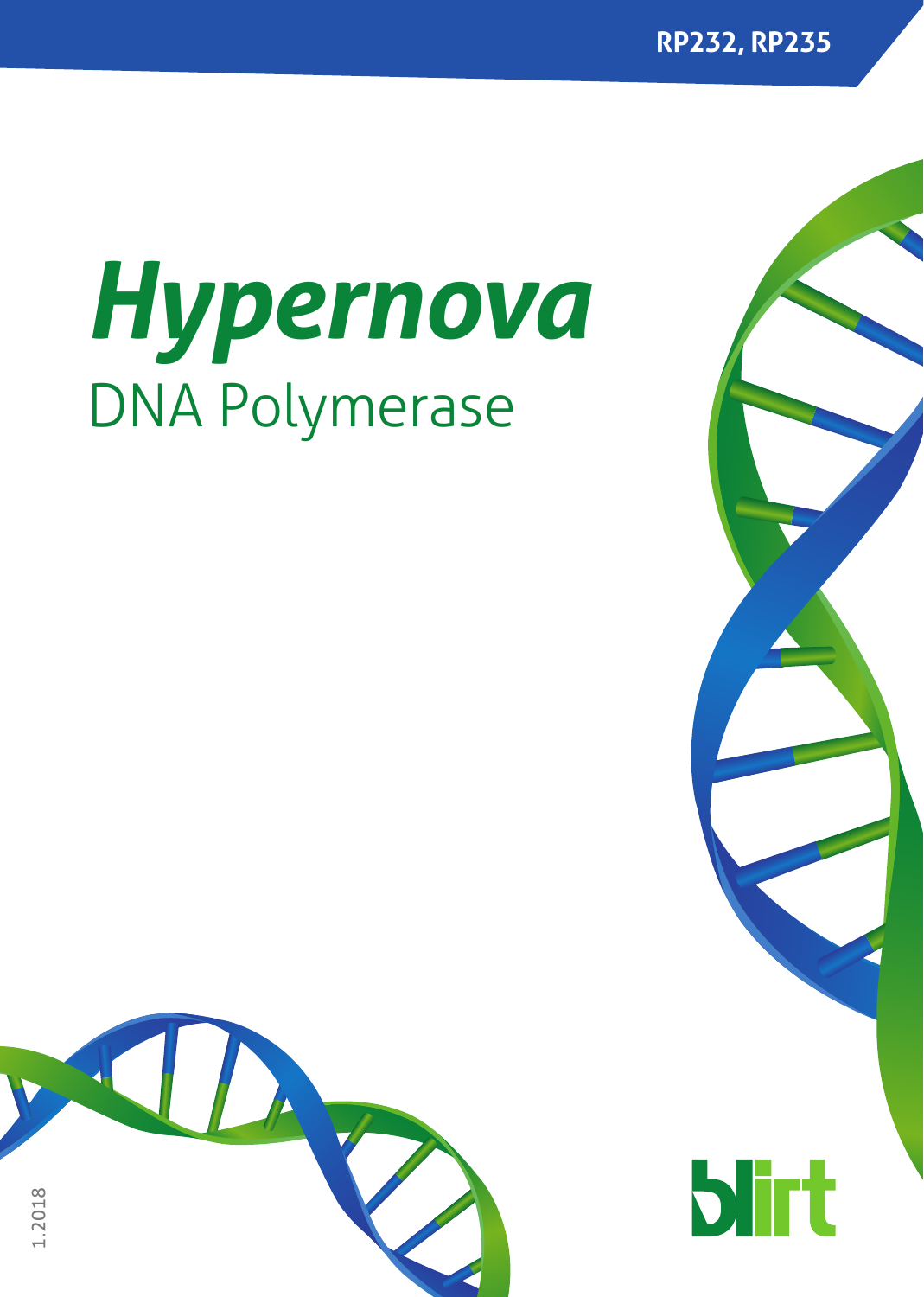### *Hypernova* DNA Polymerase

The *Hypernova* DNA Polymerase is a recombinant, thermostable and proofreading *Pwo* DNA polymerase, originally isolated from the hyperthermophilic archaeon *Pyrococcus woesei*. The enzyme can generate very long amplicons (up to 10 kbp). *Hypernova* is a versatile and easy-to-use polymerase, since it works with many different protocols and requires minimal time consuming optimization.

The *Hypernova* polymerase catalyses a DNA replication reaction at 72°C. The halftime of the polymerase at 95°C is over 8 hours. It has  $3' \rightarrow 5'$  exonuclease activity (proofreading activity). No  $5' \rightarrow 3'$  exonuclease activity increases stability of the PCR products. It leaves blunt-ended 3' endings (important in molecular cloning).

The polymerase is recommended for the multiplex PCR as it works well in a wide range of Mg2+, salt concentration and pH. It is also recommended for the amplification of difficult templates (regions abundant in GC, palindromes and multiple repeats).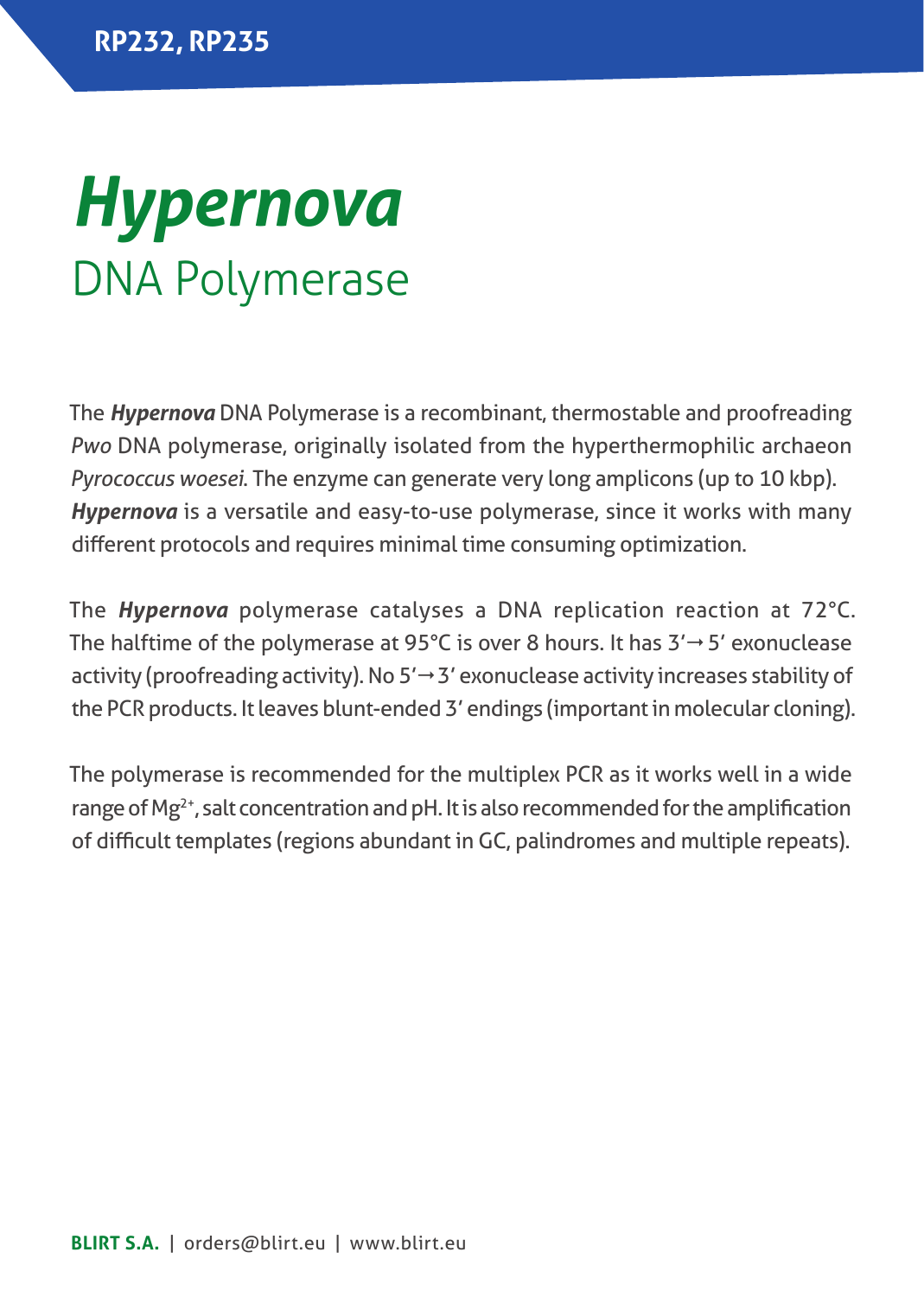

#### **Features and advantages**

- Increased processivity (for long amplicons, up to 10 kbp)
- $\rightarrow$  High yield with minimal amounts of enzyme and little optimization
- $\rightarrow$  High fidelity (proofreading activity)
- $\rightarrow$  Ideal for difficult templates which fail with standard *Taq* DNA polymerases
- Fool proof during multiplex PCR
- Very specific and sensitive
- p More thermostable than *Taq* polymerase

#### **Applications**

- Reproducible amplification of long templates
- **Multiplex PCR**
- p Cloning, site-directed mutagenesis and other methods, which require high fidelity
- Amplification of regions abundant in GC

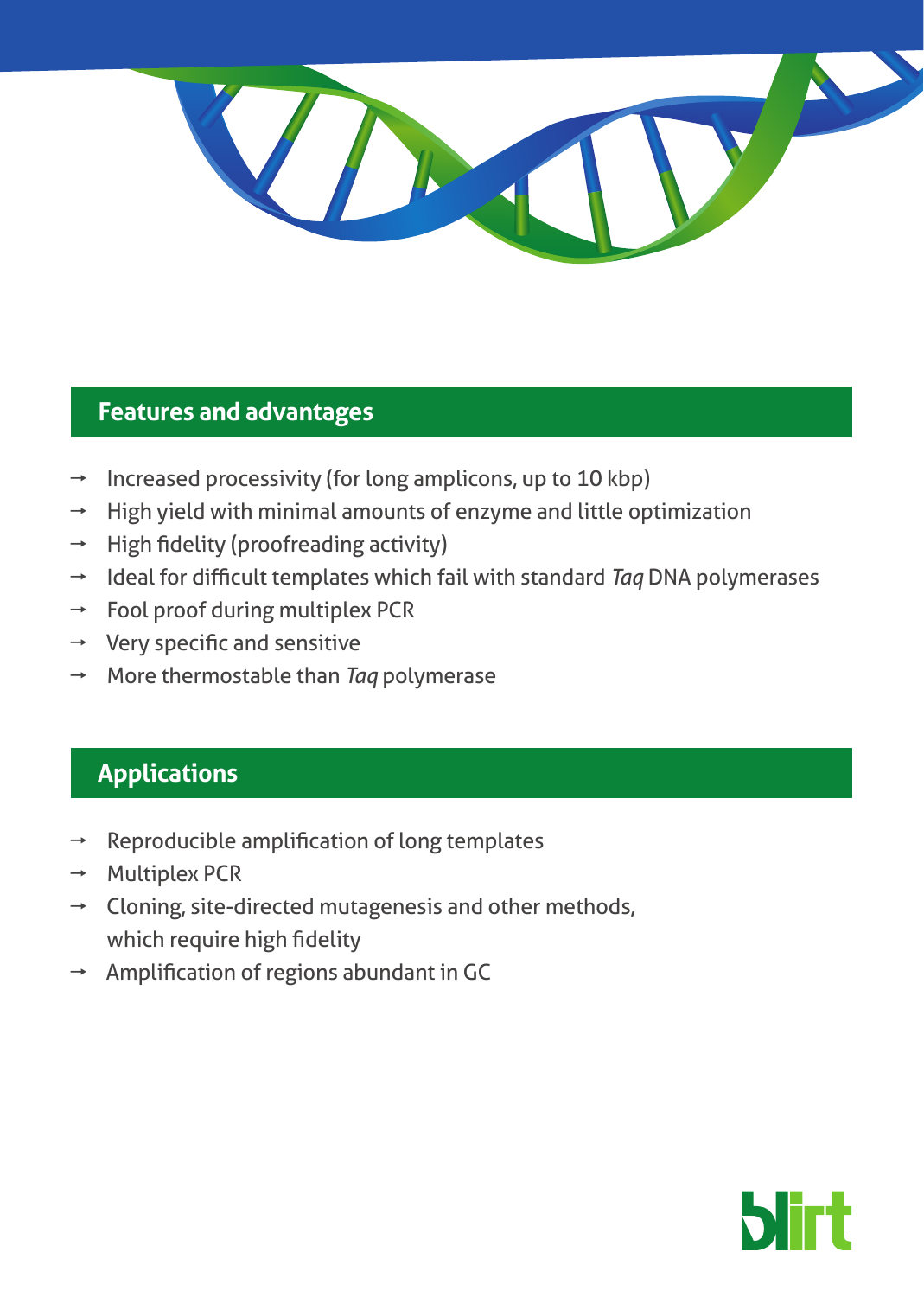## *Hypernova* DNA Polymerase

#### **Protocol**

- 1. Prior to use, thaw the reagents completely, mix thoroughly and spin briefly.
- 2. Add the following reaction reagents to a sterile nuclease-free PCR Eppendorf tube:

| Reagent                  | <b>Suggested</b><br>amount per reaction | <b>Acceptable final</b><br>concentrations<br>in reaction mixture |
|--------------------------|-----------------------------------------|------------------------------------------------------------------|
| 10x Hypernova            | $5 \mu l$                               | 1x                                                               |
| 8 mM dNTPs Mix           | $5 \mu l$                               | $0.2 - 0.25$ mM of each dNTP                                     |
| 50 mM MgCl,              | $2 \mu l$                               | $2 - 5$ mM                                                       |
| 10 µM Forward primer     | $1 \mu l$                               | $0.1 - 1.0 \mu M$                                                |
| 10 µM Reverse primer     | $1 \mu l$                               | $0.1 - 1.0 \mu M$                                                |
| <b>DNA</b> template      | $1 - 100$ ng                            | $10$ pg $-0.5$ µg                                                |
| Hypernova DNA Polymerase | 1 U                                     | $1 - 2U$                                                         |
| <b>PCR-grade water</b>   | fill up to 50 µl                        |                                                                  |

**This composition is intended for use as a guide only; conditions will vary from reaction to reaction and may need optimizing.**

3. Mix the prepared reaction mixture thoroughly by pipetting or vortexing, then spin briefly.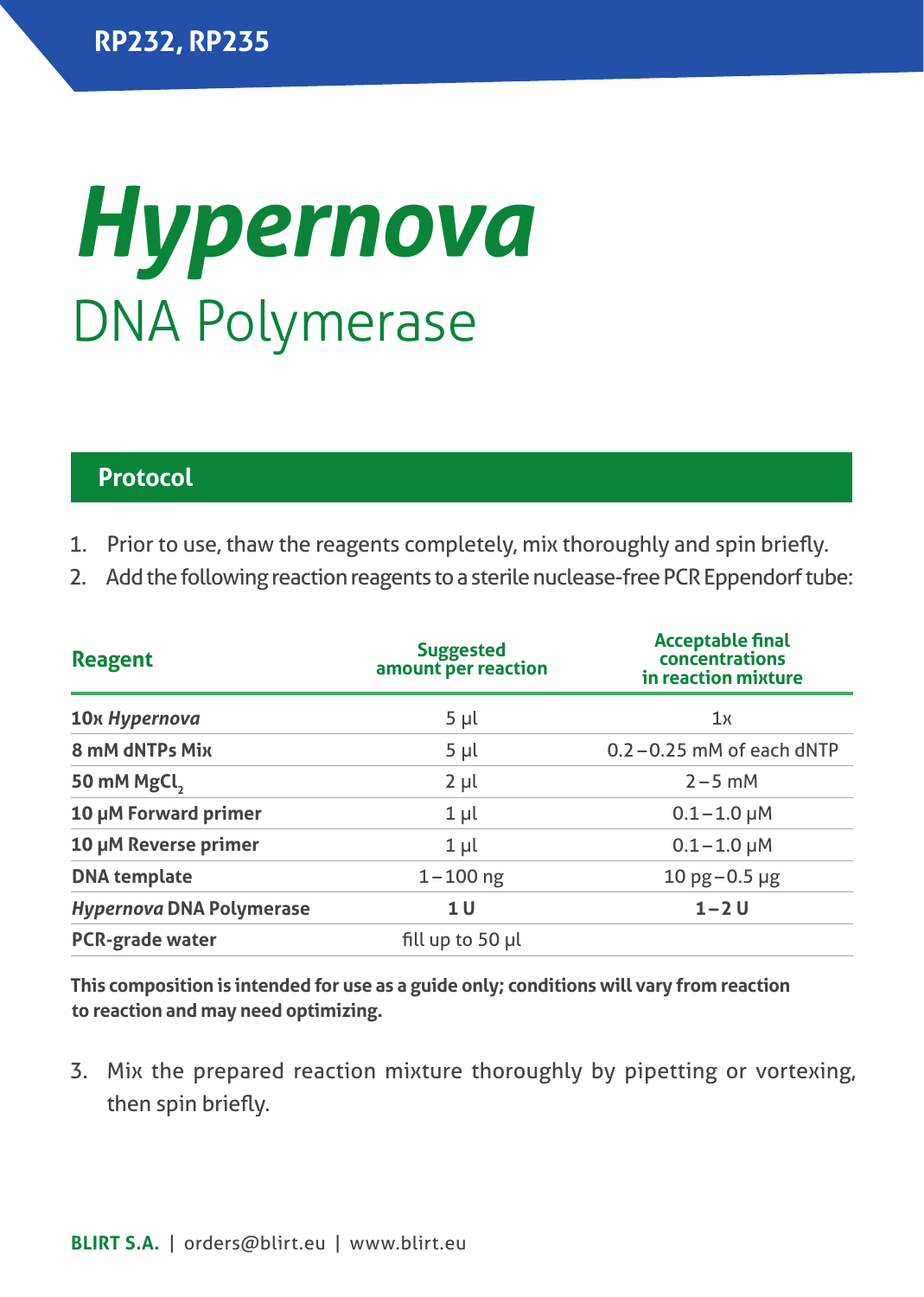

4. Place the prepared PCR mixture in a thermal cycler and start the PCR reaction. The table below shows a sample PCR cycling conditions.

| <b>Step</b>            | <b>Temperature</b>       | <b>Time</b>                |                                    |
|------------------------|--------------------------|----------------------------|------------------------------------|
| Initial denaturation   | $95^{\circ}$ C           | $1 - 5$ min <sup>(1)</sup> |                                    |
| <b>Denaturation</b>    | $95^{\circ}$ C           | 30 <sub>s</sub>            |                                    |
| Annealing              | $45 - 65^{\circ}C^{(2)}$ | 30 <sub>s</sub>            | $30 - 40$<br>cycles <sup>(4)</sup> |
| Extension              | $72^{\circ}$ C           | $30 s - 10 min^{(3)}$      |                                    |
| <b>Final extension</b> | $72^{\circ}$ C           | $1 - 5$ min                |                                    |
| Cooling                | 4°C                      | $\infty$                   |                                    |

1) The initial denaturation time depends on the GC content within the amplified region and the template DNA type. For non-complex templates, such as plasmid DNA or cDNA, the initial denaturation step, carried out briefly (1–2 min), is recommended. For more complex templates, such as eukaryotic genomic DNA, a longer initial denaturation step (3–5 min) is required.

- 2) The annealing temperature depends on the primer sequences and their melting temperature (Tm). The optimal annealing temperature is usually 2–5°C below the Tm of primers.
- 3) The elongation time depends on the length of an amplified DNA fragment. Setting 60 seconds per 1 kbp of the PCR product is recommended.
- 4) The number of cycles depends on the number of copies of the amplified gene fragment. Thirty cycles is sufficient for low complexity templates. In the case of high complexity templates or less concentrated DNA, the number of cycles should be increased to forty.

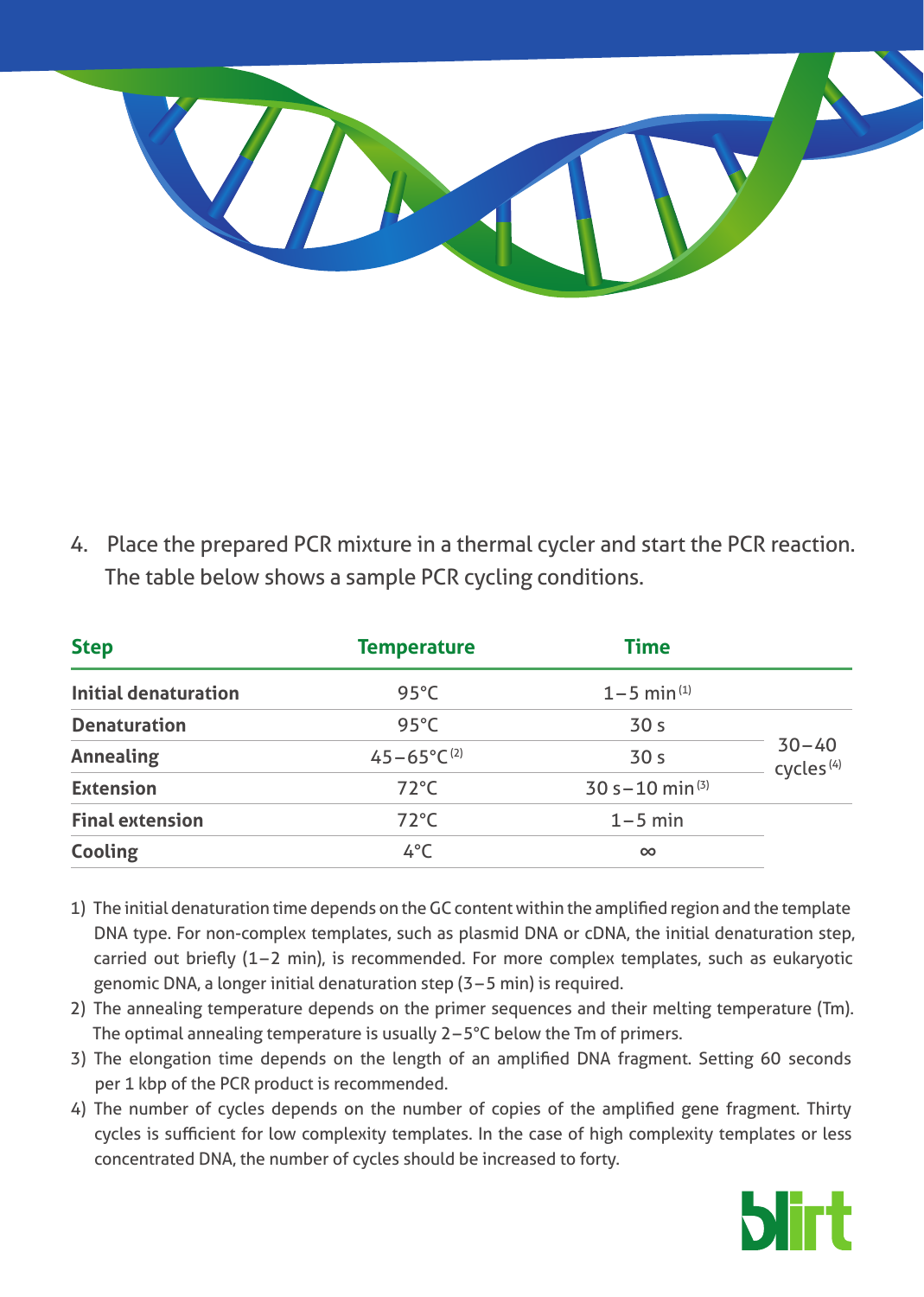#### **Additional information**

Both reaction buffers provided may be used with *Hypernova* DNA polymerase. **10x** *Hypernova* buffer is recommended as first approach and for applications requiring high specificity. **10x** *Shark* buffer is recommended for applications where high sensitivity and amplification efficiency is required (e.g. for amplification of multiple products). Both buffers may be evaluated to determine the buffer most suitable for specific application.

#### **Troubleshooting**

For problems which may be encountered during PCR reaction set up and analysis, possible causes and solutions see: www.blirt.eu.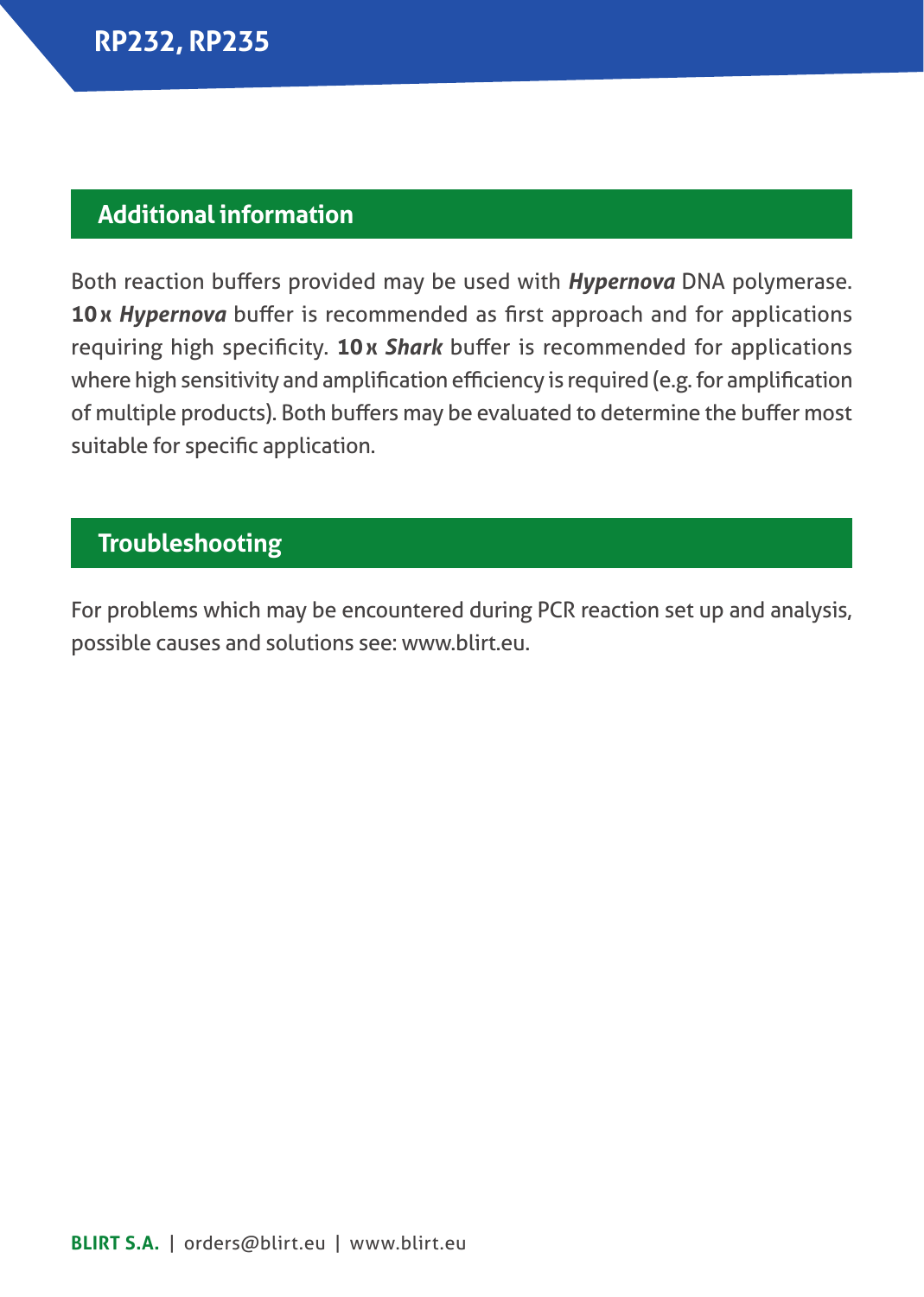#### **Storage buffer**

20 mM Tris-HCl (pH 7.4, 25°C), 100 mM KCl, 0.1 mM EDTA, 1 mM DTT, 0.1% Triton X-100, 50% (v/v) glycerol

#### **Reaction buffers**

**10x** *Hypernova* 100 mM Tris-HCl (pH 8.3, 25°C), 500 mM KCl, 1.5% Triton X-100

#### **10x** *Shark*

200 mM Tris-HCl (pH 8.3, 25°C), 100 mM KCl, 100 mM (NH<sub>4</sub>)<sub>2</sub>SO<sub>4</sub>, 1.0% Triton X-100

#### **Unit definition**

One unit is defined as an amount of enzyme required to incorporate 10 nmol of dNTPs to an insoluble DNA fraction in 30 minutes at 72°C in a 50 μl reaction.

#### **Quality control**

Extensively tested in various PCR reactions. Free of unspecific nucleases.